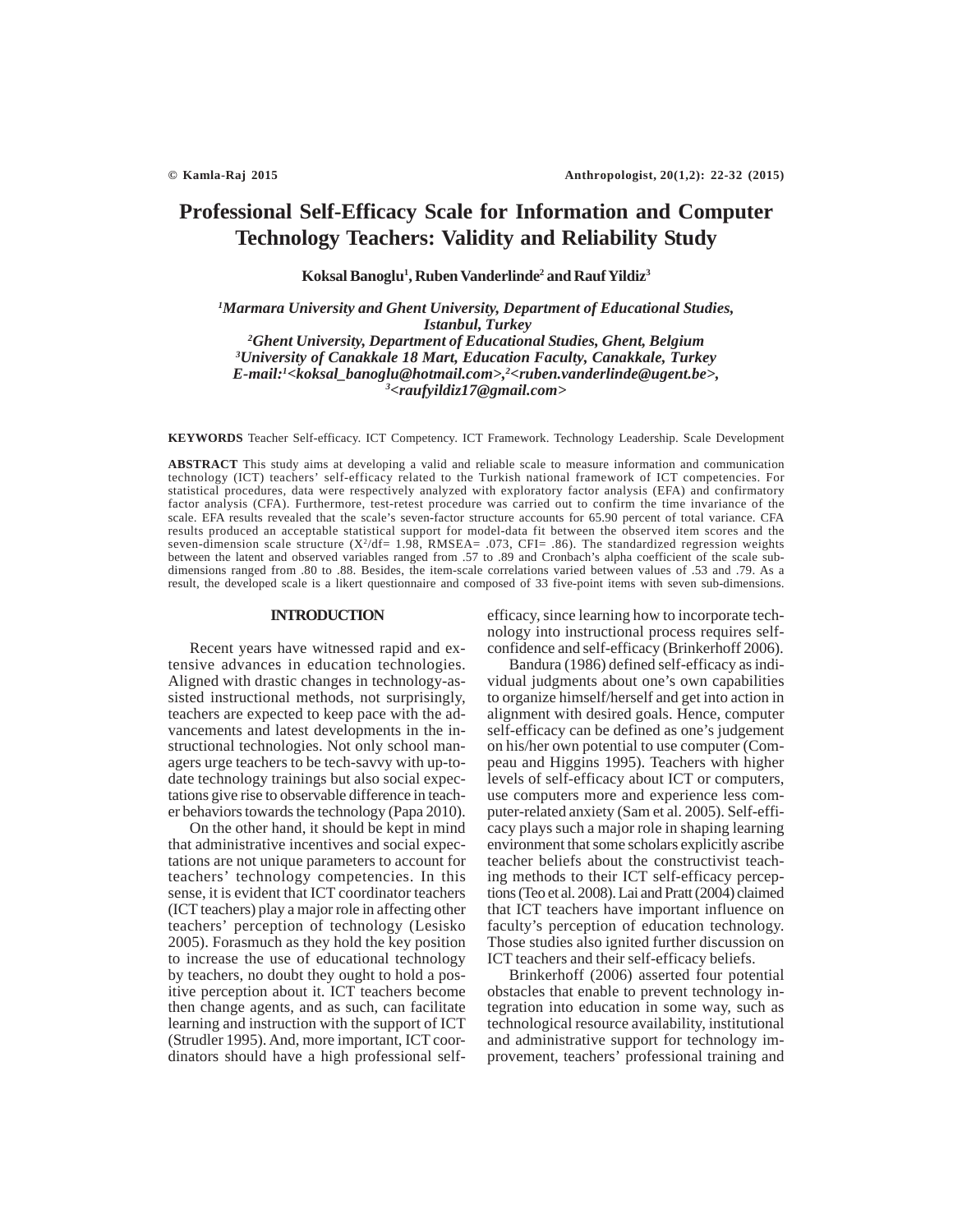experience, teacher attitude towards technology. Prain and Hand (2003) claimed that teachers might have an attitude against technology tools with which they have little experience or when they fall behind their students' technology literacy level. Indeed, teacher knowledge of educational technology is increasing gradually and, what is more, once teachers are acquainted with how the proper use of ICT can make a practical contribution to learning environment and their professional development, it results in more effective technology use in classrooms and vice versa (Dagiene 2003; Settlage et al. 2004).

ICT teachers' professional self-efficacy is a considerable challenge to to focus on because those teachers who are nominated as both formal and informal technology leaders, are also responsible for encouraging their colleagues to make use of ICT tools. Despite the multiple role description of ICT teachers (for example, Devolder et al. 2010), varied widely from country to country without consensus about their tasks (Frazier and Bailey 2004), their major role is often restricted to incorporate ICT tools into curriculum somehow. Ross et al.'s survey (2001) found out ICT teachers' competency explains student achievement in rates ranging from 7 percent to 9 percent. According to Lesisko (2005), technology coordinators' features, which cannot be limited within the teaching process, play a vital role for school principals in fulfilling their technology leadership responsibilities. Also Banoglu (2011) laid stress on technology coordinator teachers' significant role on the technology leadership function of school principals. In addition to public and private coordinating activities they perform, ICT teachers contribute to school improvement as an instructional designer and technology/media specialist. Accordingly, depending on a school's strategic objectives, region and facilities, ICT teachers also take on many tasks such as network specialist, expert of maintenance and repair of electronic tools and technology etc. (Lesisko 2005). Devolder et al. (2010) cluster these tasks in four roles: the ICT teacher as a technician, a planner, a budgeteer, and an educationalist. To conclude, ICT teacher's professional competency issue maintains its place as a popular subject for researchers.

There are a lot of competency frameworks for ICT teachers, constructed on the basis of different standards developed by various institutions or governments. All these frameworks

have in common that they act as blueprints for the acquisition of the so-called  $21<sup>st</sup>$  Century Skills (Aesaert et al. 2013). For instance in the USA, teachers are anticipated to meet different competency frameworks such as "Code of Ethics for Educational Leaders" of American Association of School Administrator (AASA), "The Educational Leadership Policy Standards" of the Interstate School Leaders Licensure Consortium (ISS-LC) or the "National Educational Technology Standards" (NETS) of the International Society for Technology in Education (ISTE) (Papa 2010). According to NETS-T standards - which are developed especially for teachers - ICT teachers are anticipated to catch the following five standards whose levels are identified as starting, developed, expert, and converter. They are briefly described as follows (ISTE 2008):

- 1. Being able to help and inspire students in learning and creativity;
- 2. Being able to create and develop learning experiences and evaluating tools of the digital age;
- 3. Being able to create a working model for studying and learning processes of the digital age;
- 4. Being able to create a working model for developing digital citizenship and its responsibilities; and
- 5. Being concerned with professional development and leadership.

Unlike these standards are developed by non-governmental organisations, the technology competency frameworks are determined by the Ministries of education in many European countries so that pre-service teachers gain technology assisted teaching skills through either elective or core courses offered by teacher training institutions (Eurydice 2004). In Australia, for instance, there is a broad range of criteria and they differ from each other in every region. To give an example from Queensland district of Australia, four competency standards for teachers are identified as computer skills, classroom practice and lesson planning, curriculum development and student-centered teaching, respectively. On the other hand, the competency areas in the Northern region are identified as: having vision, values and ethical approach to technology, integration of ICT tools and applications into classroom practice (Queensland Department of Education 1999).

In Turkey, competency framework for ICT teachers has been constructed by TMONE (Turk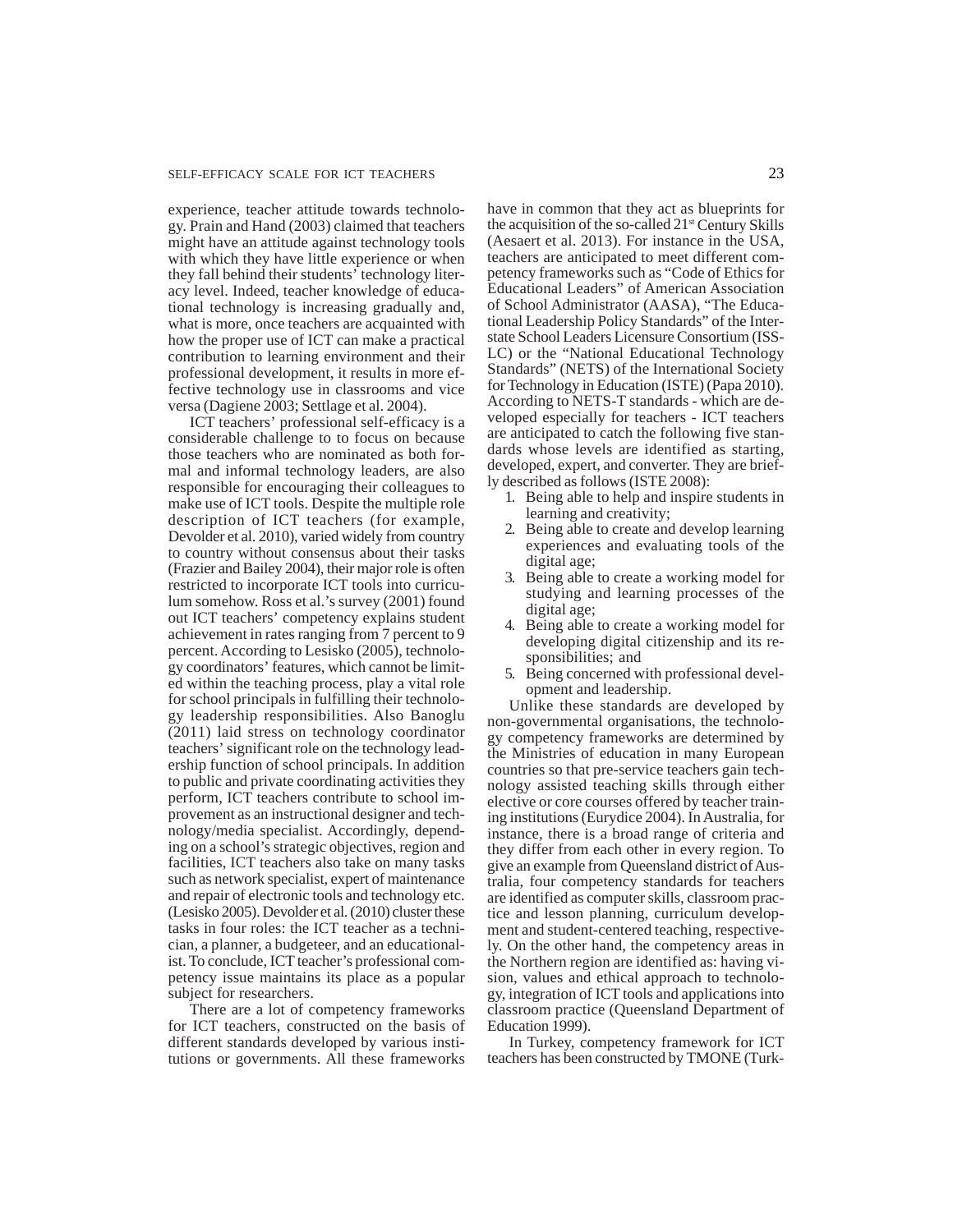ish Ministry of National Education). Being an ICT teacher is considered as "being the leader of change" in the teaching process. This expression literally depicted TMONE's modern technology vision for ICT teachers (TMONE 1993). In this manner, "general teacher competency framework" was declared by TMONE in relation with six main competencies, 31 sub-competencies and 233 performance indicators. In retrospect, TMONE's official meetings for research studies on teachers' efficiency criterions date back to 2004. In due course, scholarly meetings and workshops brought about 14 special efficiency areas for distinct lessons. Of those areas, "professional competency framework for ICT teachers" was launched on 25 July 2008.

According to the results of a qualitative study conducted by Keskinkilic (2010) in Turkey, based on the opinions of school principals, ICT teachers are efficient enough in the following sub-competencies: course planning; proper usage of the ICT terms; creating technologysupported teaching environments in the face of students' learning needs; benefiting from the technology to access, use and evaluate information; taking the necessary measures for health and safety while using computer; obeying to the relevant ethical, legal and moral rules; and active use of internet and other networks. Nonetheless, Keskinkilic (2010) indicated that they are not efficient in some sub-competencies such as establishing an operating system and self-improvement for hardware issues at school.

In this case, it seems to be important to identify the competency levels in the light of "professional competency framework" for both onduty ICT teachers and pre-service teachers. For this purpose, it is needed to develop a reliable and valid self-efficacy measurement instrument for ICT teachers.

In other words, the purposes of this study can be summarized as follows: 1) to identify draft items owing to official framework that laid down by TMONE; 2) to develop a self-efficacy scale regarding relevant competencies; and 3) to confirm the reliability and validity of this scale in terms of psychometric properties.

# **METHODOLOGY**

# **Research Population**

The population of this study was made up of 190 ICT pre-service teachers who study at Computer and Information Technologies Education (CITE) departments of three state universities in Turkey. Apart from the main research population, 67 pre-service teachers administrated test-retest reliability analyses performed at 2 weeks intervals. Out of the 190 ICT pre-service teachers 60 percent (114) were male and 40 percent (76) were female students.

# **Sample Size**

As a general rule of thumb regarding sample size, there should be at least 5 participants per item for reliability and validity analyses procedures (Gorsuch 1983; Streiner 1994; Tavsancil 2002). Sample size of the present study (that is, 190 participants) may be regarded acceptable according to 5:1 participants per variable (that is, 33-items) rule of thumb.

Additionally, Ullman (2001) indicated that the general guidelines for sample size might be misleading without taking into consideration the analysis results of datasets. For instance, Worthington and Whitetaker (2006) suggested that sample sizes of 150-200 is likely to be adequate with datasets including communalities of .50 or greater. For this study, it is estimated that all communalities of items produce greater values than .50 with values ranging from .50 to.84. In that manner, this study's sample size may be considered large enough to provide adequate evidence for reliability and validity analyses.

#### **Data Collection Tool**

Initially, a 53-items draft was constructed in accordance with the official national ICT framework of TMONE. Next, as for experts' opinions, a validation panel composed of four scholars in the field of CITE reviewed the 53-item first draft scale to evaluate the face validity along with the content validity. Appropriate revisions and modifications were made as deemed necessary from the scholars' evaluation. Table 1 shows some expert opinions and revisions. Based upon the experts' suggestions, some items pertaining to the national teacher competency framework were subject to being ideological. Because of the relevant critiques and being openness to further discussions (Vossler 2006; Ministère de l' Education 2011), these items were initially excluded from the instrument.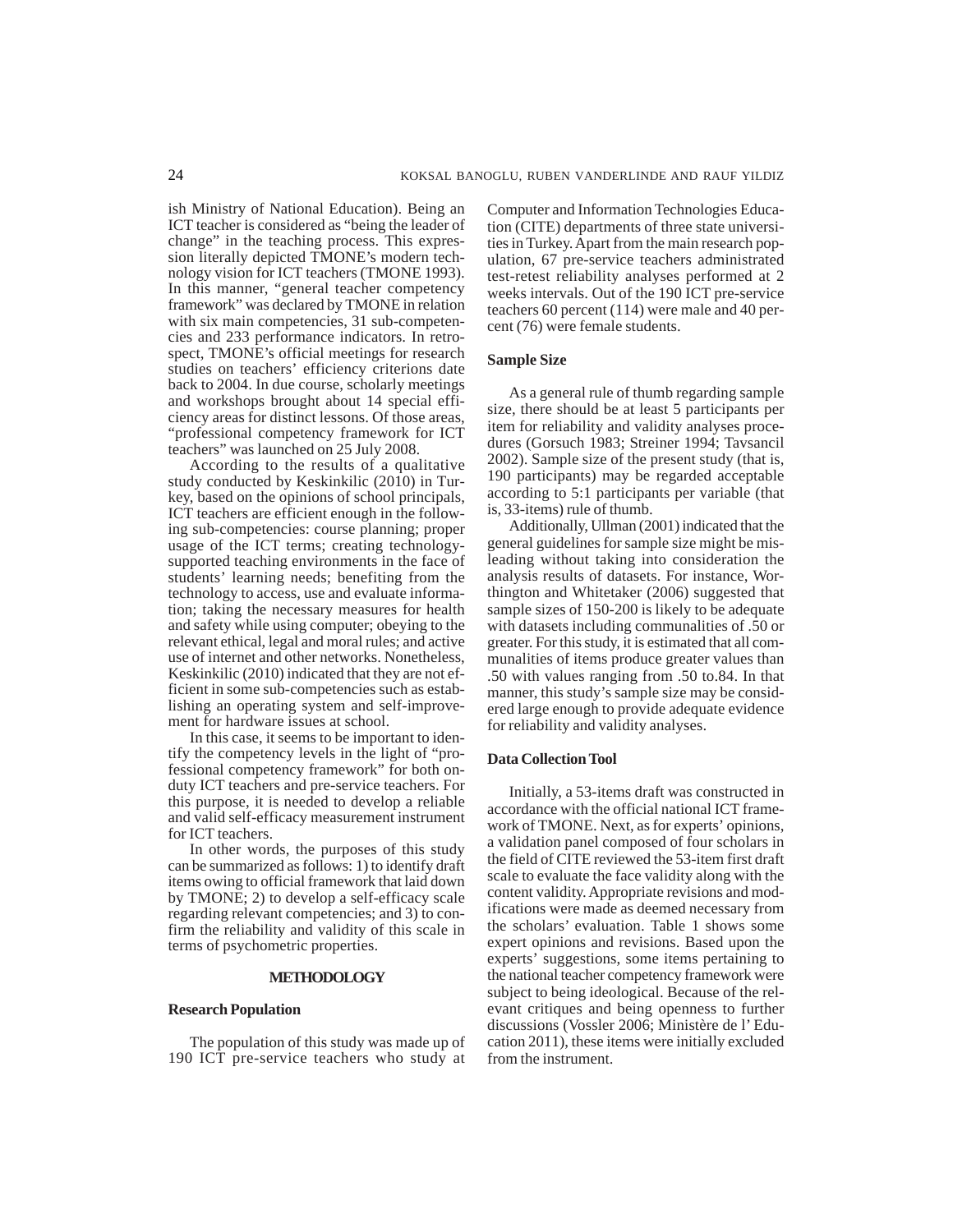# SELF-EFFICACY SCALE FOR ICT TEACHERS 25

| Table 1: Sample expert opinions |  |  |
|---------------------------------|--|--|
|---------------------------------|--|--|

| Items before review                                                                                                                                                                                                                                                                | Expert-proposal for items                                                                                                                                                                                                                                                                                                                                                            | Revised items                                                                                                                                                                                                                                                                                                                                                                                                                                                                                                                                                                                                                                                                                                 |
|------------------------------------------------------------------------------------------------------------------------------------------------------------------------------------------------------------------------------------------------------------------------------------|--------------------------------------------------------------------------------------------------------------------------------------------------------------------------------------------------------------------------------------------------------------------------------------------------------------------------------------------------------------------------------------|---------------------------------------------------------------------------------------------------------------------------------------------------------------------------------------------------------------------------------------------------------------------------------------------------------------------------------------------------------------------------------------------------------------------------------------------------------------------------------------------------------------------------------------------------------------------------------------------------------------------------------------------------------------------------------------------------------------|
| I can develop instructional<br>materials by using MS Office<br>programs. (Draft Item)                                                                                                                                                                                              | "Using only office programs are not<br>adequate and satisfactory for<br>assessing ICT teachers' skills<br>for developing instructional<br>material. So item should be improved<br>by stressing software types."<br>(Reviewer 1)"                                                                                                                                                     | In addition to MS Office programs, this<br>item is to be revised in a way that it<br>covers other similar software<br>applications." (Reviewer 3)<br>I can develop instructional materials<br>by using <i>word processor</i> software<br>applications (item-24). I<br>I can develop instructional materials<br>by using <i>spreadsheet</i> software<br>applications (item-25).<br>I can develop instructional materials<br>by using <i>presentation</i> software<br>applications (item-26)<br>I can develop instructional materials<br>by using database software<br>applications (item-27)<br>I can develop instructional materials<br>by using <i>desktop publishing</i> software<br>applications (item-28) |
| I can stimulate students to<br>make proper slide shows to<br>be demonstrated in national<br>celebrations at school.<br>(Draft Item)<br>I can integrate Ataturkcu<br>"(Kemalist)" values into<br>ICT curriculum (Draft Item)<br>I can prepare web-based<br>instructional materials. | "Although the offical competency"<br>framework contains some abstract<br>national and political content,<br>obviously there is no relationship<br>between national-ideological<br>topics and ICT teachers'<br>professional competencies.<br>So these must be extracted from<br>the scale." (Reviewer 4)<br>"The item should emphasize multi-<br>media content of web-based materials | Both items were extracted from the<br>scale.<br>I can prepare web-based instructional<br>materials in line with the principles                                                                                                                                                                                                                                                                                                                                                                                                                                                                                                                                                                                |
| (Draft Item)                                                                                                                                                                                                                                                                       | and yet it defines no qualification<br>about web-based materials."<br>(Reviwer 2)                                                                                                                                                                                                                                                                                                    | of multi-media (Item-9).                                                                                                                                                                                                                                                                                                                                                                                                                                                                                                                                                                                                                                                                                      |

## **Data Analysis**

Dataset was analyzed by respectively exploratory factor analysis (EFA) and confirmatory factor analysis (CFA). During EFA procedures, the technique of principal component analysis was employed to reduce prospective dimensions. From the orthogonal rotation techniques, whose common goal is to maximize the variance of factor loadings, the varimax method was employed to eliminate the irrelevant variables, which often results in low correlations among the factors (Ullman 2001; Hair et al. 2010). Measurement model that will be examined through CFA was designed in accordance with the factor structure identified in the EFA procedure. In order to evaluate the theoretical model-observed data fit,  $X^2$ / df (chi-square/degree of freedom), Comparative Fit Index (CFI) and Root Mean Square Error of Approximation (RMSEA) indices were preferred because those are the most frequently reported ones and what is more, CFI and X2/df ratios are relatively immune to possible misleading effects stemming from sample size (Ullman, 2007). In addition to fit indices, convergent and discriminant validity of the measurement model was examined estimating composite reliability (CR), average variance extracted (AVE), maximum shared squared variance (MSV) and average shared squared variance (ASV) values.

#### **RESULTS**

Prior to factor analysis, it is recommended to calculate Kaiser-Meyer-Olkin (KMO) measure of sampling adequacy, in addition to checking significance of Bartlett's test so as to understand whether covariance matrix is suitable for factor analysis. For this study, KMO was found to be .876 and Bartlett's sphericity test was significant at the 99 percent confidence interval, which confirmed the appropriateness of the data for EFA.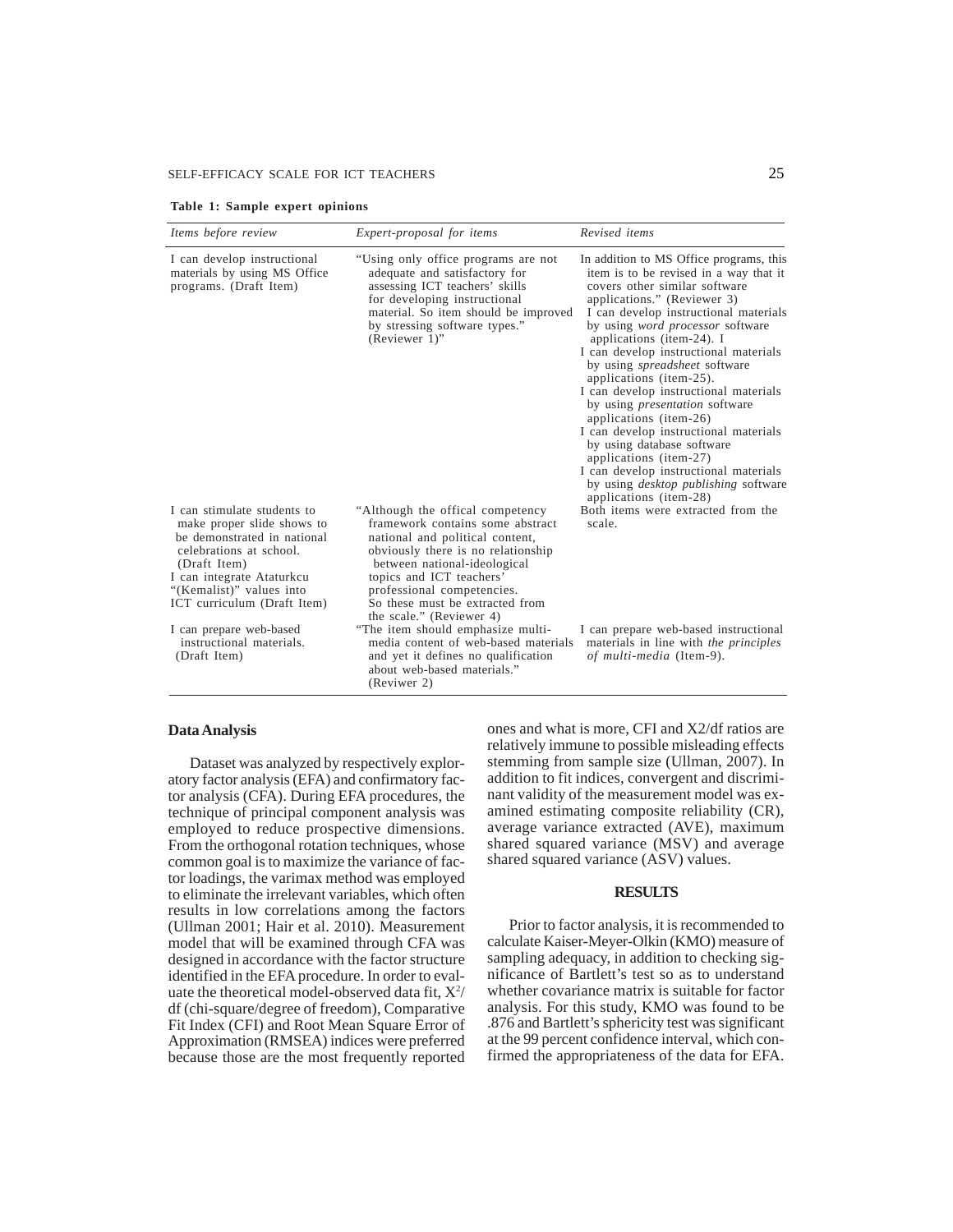Afterwards, EFA was carried out with the extraction method of principal component analysis. Table 2 shows the estimated factor loadings of items with their explanations.

Of the 45 items, 11 ones were eliminated from EFA due to either poor factor loading or excessively cross-loadings. Eventually, EFA yielded a clean seven-factor solution with the minimum eigenvalue of 1. Among the remained items, the lowest factor loading was calculated to be .596, whereas the highest one was .842. The sevenfactor construct, when all the percentages are summed up, accounted for 65.90 percent of the overall variance as seen at Table 2.

Since the researchers' measurement survey relied on self-reported questionnaire, it was important to ascertain to which extent the common method bias (CMB) exists. Correspondingly, Harman's single factor test was conducted to statistically explore the prospective effect size of CMB. In brief, Harman's single factor test is an EFA of all variables to determine how much variance might be ascribed to a forced singlefactor. In case this common factor explained more than 50 percent of the total variance there could be an issue with CMB (Podsakoff et al. 2003). The test results showed that, when all 34 items were loaded into one general factor, the relevant single-factor represented only 29.60 percent of the total variance. Therefore it was evidenced that the developed measurement model was immune to common method bias.

For a next step, data were investigated by confirmative follow-up study on that whether the factor structure identified in EFA is consistent with the collected data or not. To begin with, the measurement model to be examined by CFA was initially formulated based on the seven-factor solution extracted in EFA. Each factor was depicted as an unobserved (latent) variable and hence seven-factor model with 34 items get into analysis. After removing Item-19 from the model due to its high standardized residuals of 3.212, the second model (33-item) produced acceptable goodness-of-fit scores. Besides, modification indices for covariances suggested a linkage between the error terms of Item-15 and Item-14, Item-16 and Item-17, Item-39 and Item 40. By this means, the last modified model revealed slightly better goodness-of-fit scores  $(x^2/df=1.98; RM-$ SEA= .073, CFI= .86).

The literature review undertaken to evaluate the evidence for the model-data fit elicited that

in case the ratio of  $x^2$  to degree of freedom is less than 5, it displays an acceptable model-data fit (Gillaspy 1996; Schumacker and Lomax 2004). Provided that the ratio between values of 2 and 3, it can be interpreted as an indicator for an acceptable model-data fit (Ullman 2001). CFI index yields a fit index that lies just in the 0 to 1 range. CFI value of 0.90 and above is considered sufficient for an acceptable fit. RMSEA value of 0.80 and less is taken as evidence of acceptable fit (Sumer 2000; Albright and Park 2009). Based upon these criteria, the measurement model produced x2 /df ratio of 1.99 indicating a perfect model-data fit (p< .001). Additionally, the RMSEA value of .073 is less than threshold value of .080. That is, the current model has a reasonable fit with the collected data. However, CFI value of .86, a little less than .90, revealed the our model slightly falls short of the conventional cut-off point, but just a little below that. Insofar as such a small amount of deviation (that is, .04) from the threshold came into question, it was not considered as a significant violation of model-data agreement. Therefore, on the whole, the construct validity of the seven-factor measurement model with 33 items appears to be reasonably adequate. Figure 1 illustrates the measurement model and the relevant standardized estimates for further examination.

Factor loadings (standardized regression weights) across the seven factors ranged from .58 to .90. Examination of the factor loadings revealed that all 33 items have significant loadings on the construct and none of them exceeds the cut-off value of >50, which is a recommended point especially for measurement models including newly developed items (Hulland 1999). Internal consistency reliability of the seven factors ranged from .80 to .88 Cronbach alpha values. Another point to check is that the estimated correlations between factors did not exceed the absolute point of .90 (Kline 2011). The convergent and discriminant validity of the model were examined by calculating CR, AVE, MSV and ASV values by using the regression weights and correlation coefficients presented on Figure 1. These values are presented in Table 3.

The above pattern of results revealed that the mentioned values were evidence of the measurement model's validity in question. That is, CR exceeds both AVE and value of .7 for each case. Also it is seen that AVE exceeds MSV and ASV. Additionally, AVE value is greater than the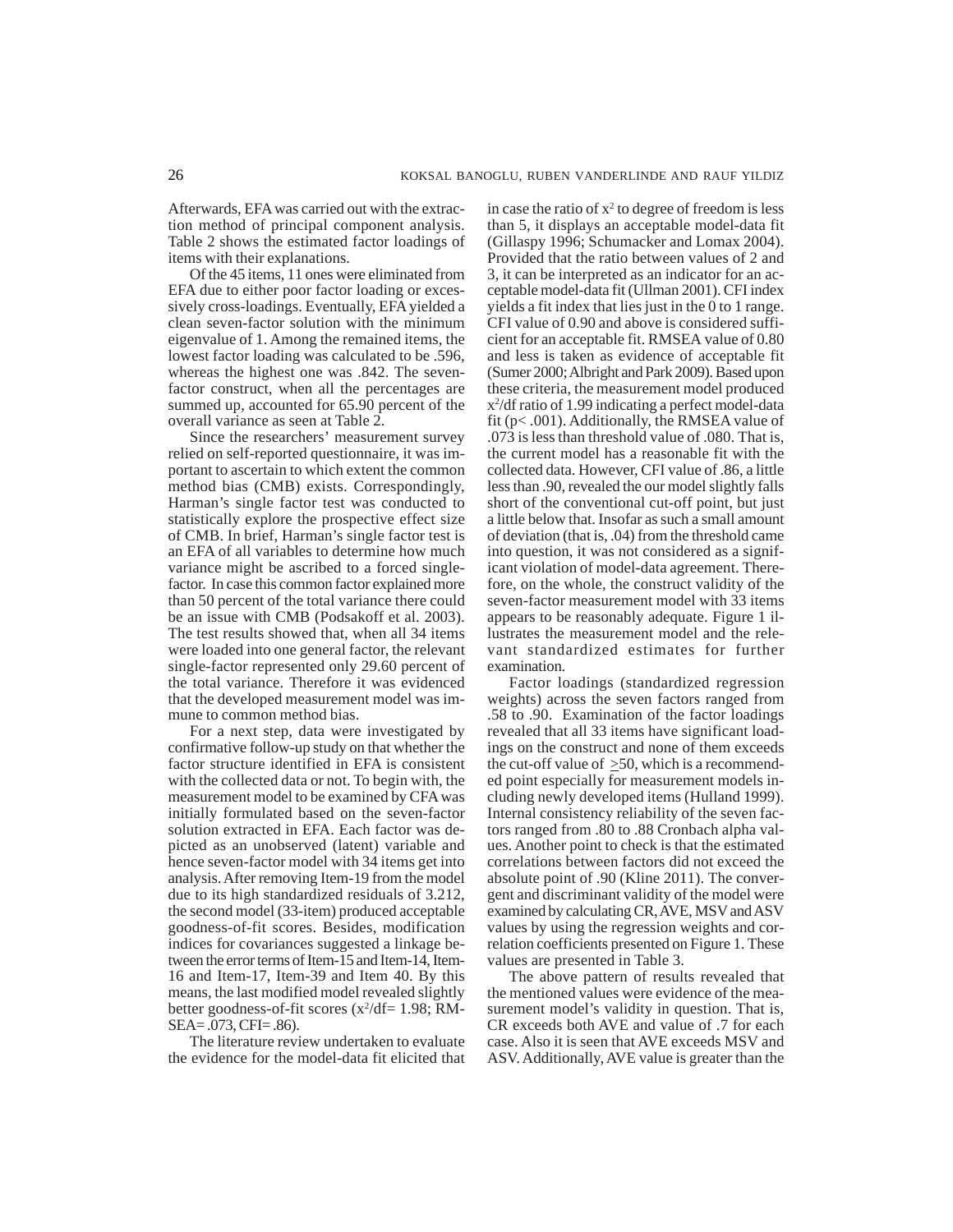|  |  | Table 2: Factor loadings and explained variances |  |
|--|--|--------------------------------------------------|--|
|  |  |                                                  |  |

| <i>Items</i>                                                                                                                                               | Factor loads after conversion value |                |                 |                                            |                              |              | Eigen<br>vari-<br>ance | Expla-<br>ined |  |
|------------------------------------------------------------------------------------------------------------------------------------------------------------|-------------------------------------|----------------|-----------------|--------------------------------------------|------------------------------|--------------|------------------------|----------------|--|
|                                                                                                                                                            |                                     | F2             | F3              | F4                                         | F5                           | F6 F7        |                        |                |  |
| 1.15) I can <i>solve</i> confronted software/                                                                                                              |                                     |                | .828 .070 .019  |                                            | .067.012-.024                |              | 4.589                  | 13.50%         |  |
| equipment problems.<br>I.14) I can <i>detect</i> software/equipment problems<br>that can be faced.                                                         | .824                                |                | .115 .161       |                                            | .035 .087 .015 .060          |              |                        |                |  |
| I.13) I can use different versions of available<br>operating systems.                                                                                      | .709                                |                | $.136 - .072$   |                                            | .172 .054 - .096 .070        |              |                        |                |  |
| I.16) I can carry out operations using file<br>extensions programs.                                                                                        | .700                                |                | $.101-.004$     |                                            | .082 .096 .171 .146          |              |                        |                |  |
| I.18) I can work computer and environment<br>units on a network.                                                                                           | .683                                |                | .060.191        |                                            | .311 -.043 .268 -.019        |              |                        |                |  |
| I.19) I can use programs required for network<br>administrations.                                                                                          | .631                                |                | $.101$ $.061$   |                                            | .278 - .007 .316 .063        |              |                        |                |  |
| I.12) I can set up a computer system<br>appropriate to its purpose.                                                                                        | .614                                | .059           |                 | .130 .024 .439 .064 .252                   |                              |              |                        |                |  |
| I.17) I can prepare activities for learners'<br>sharing files.                                                                                             | .609                                | .234           | .127            |                                            | .155 .156 .213 .147          |              |                        |                |  |
| 1.36) I can rearrange ICT learning environment<br>in direction of evaluation results.                                                                      | .055                                |                | .736 .255       | .064                                       |                              | .132.145.027 | 4.487                  | 13.19%         |  |
| I.34) I can give feedback to learners about<br>ICT objectives, methods, results of<br>measurement and evaluation.                                          | .188                                |                | .731 .048       |                                            | .024 .133 .097 .208          |              |                        |                |  |
| I.31) I can determine the learner's ICT level                                                                                                              |                                     |                | .032 .715 .066  |                                            | $.010$ $.065 - .140$ .223    |              |                        |                |  |
| through measurement and evaluation process.<br>I.35) I can test the validity and reliability of<br>measurement instrument to evaluate learner<br>products. |                                     |                | .019 .691 .202  |                                            | .072 .082 .116 .097          |              |                        |                |  |
| I.37) I can record learner's measurement<br>and evaluation results in computer                                                                             |                                     |                | .199 .677 .231  |                                            | .214 .067 .153 - .167        |              |                        |                |  |
| environment.<br>1.38) I can give feedback to learners concerning<br>their academic achievement via internet.                                               |                                     |                | .167.642.031    |                                            | .321 .022 .067 - .073        |              |                        |                |  |
| I.32) I can use the evaluation tools peculiar<br>to ICT.                                                                                                   |                                     |                | .155 .626 .343  |                                            | $.017$ $.006$ $-.046$ $.290$ |              |                        |                |  |
| I.33) I can evaluate both learner's ICT<br>learning processes and products appropriate<br>to curriculum.                                                   |                                     |                | .126 .596 .270  |                                            | .069.132-.119.263            |              |                        |                |  |
| I.02) I can plan the instructional process<br>taking <i>learners' level of progress</i> into                                                               | .080                                |                | .159.822        |                                            | .175 .180 .095 .036          |              | 3.395                  | 9.99%          |  |
| consideration.<br>I.3) I can plan the instructional process<br>taking learners' learning styles into                                                       |                                     |                | .019 .138 .815  |                                            | .150 .087 .067 .054          |              |                        |                |  |
| consideration.<br>I.5) I can plan the instructional process<br>in a way that the learner can reflect it on                                                 |                                     |                | .102.278.694    |                                            | .069 - 027 .084 .000         |              |                        |                |  |
| his daily life.<br>I.1) I can plan the instructional process                                                                                               |                                     |                |                 | .158.072 .025.025.013.072                  |                              |              |                        |                |  |
| taking learners' needs into consideration<br>I.4) I can plan the instructional process<br>through linking it with different fields                         |                                     |                |                 | $-0.008$ .150 .621 $-0.055$ .114 .135 .204 |                              |              |                        |                |  |
| unlike ICT.<br>I.40) I can inform learners about the ethical                                                                                               |                                     | .131 .104 .261 |                 |                                            | .806 .044 -.007 .098         |              | 3.035                  | 8.92%          |  |
| dimension of technology use.<br>I.42) I can recognize the threats from the                                                                                 |                                     |                | .252.096.029    |                                            | .772 .142 .093 .048          |              |                        |                |  |
| internet.<br>I.43) I can take measure against threats<br>from the internet.                                                                                |                                     |                | .279. 029. 279. |                                            | .760 .163 .205 .132          |              |                        |                |  |
| I.39) I can raise learners' awareness of health<br>problems originating from technology.                                                                   |                                     |                | .073 .250 .093  |                                            | .755 .083 .064 .008          |              | 2.776                  | 8.17%          |  |

L,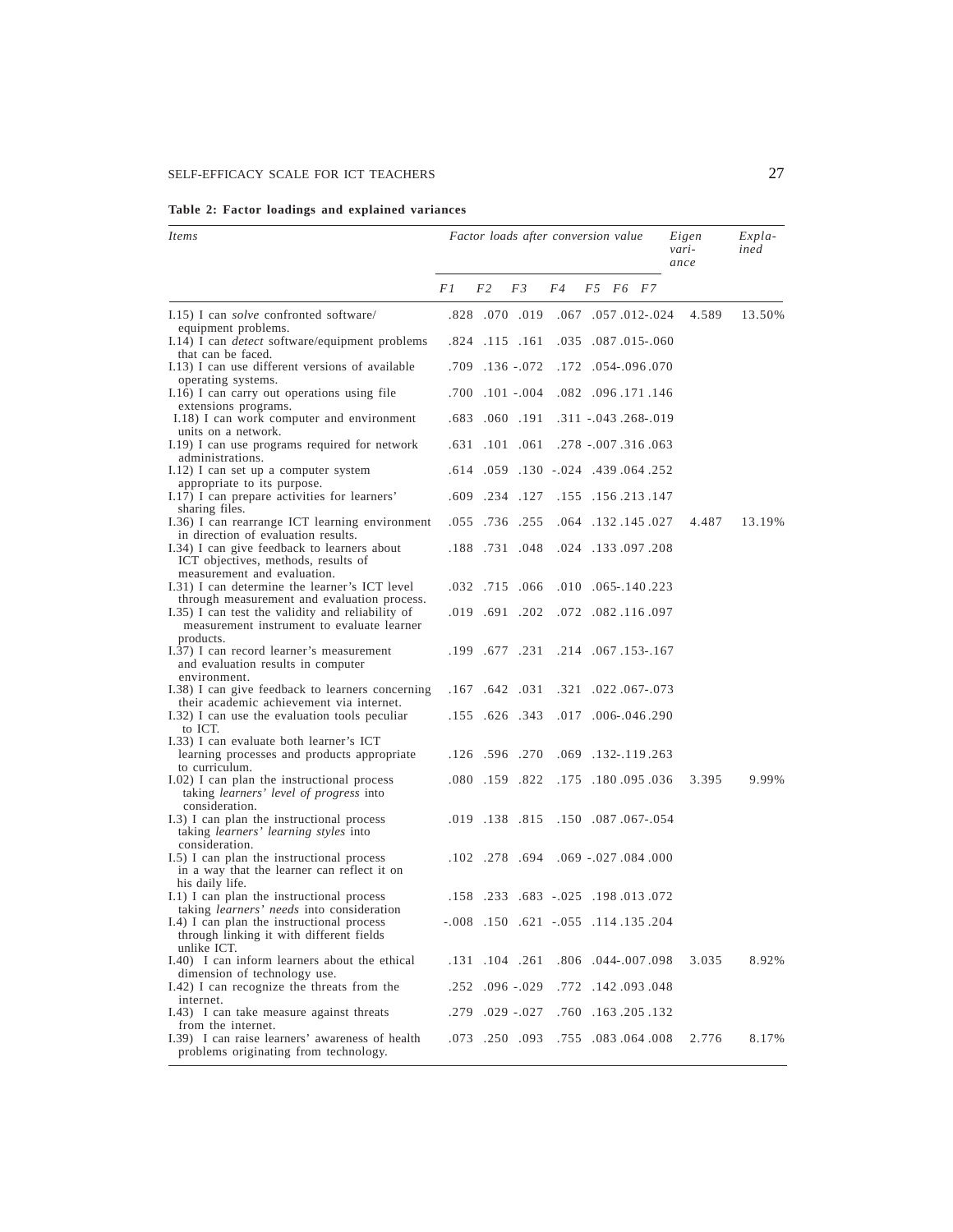| Items                                                                                                           | Factor loads after conversion value |                |     |                                           |  |          |  | Eigen<br>vari-<br>ance | $Expla-$<br>ined |
|-----------------------------------------------------------------------------------------------------------------|-------------------------------------|----------------|-----|-------------------------------------------|--|----------|--|------------------------|------------------|
|                                                                                                                 | F 1                                 | F <sub>2</sub> | F.3 | F4                                        |  | F5 F6 F7 |  |                        |                  |
| I.27) I can develop instructional materials<br>by using database software applications                          |                                     |                |     | 000. 033. 762. 152. 218. 152. 033.        |  |          |  |                        |                  |
| I.28) I can develop instructional materials<br>by using desktop publishing software<br>applications             |                                     |                |     | .142. 148. 730. 189. 189. 104. 104.       |  |          |  |                        |                  |
| I.29). I can enrich learning activities using<br>the animation programs.                                        |                                     |                |     | .126. .222. .171. .180. .180. .126. .126. |  |          |  |                        |                  |
| I.30) I can design web-supported teaching<br>materials using the codes particular to a<br>programming language. |                                     |                |     | .257 .020 .006 .002 .707 .285 .129        |  |          |  | 2.415                  | 7.10%            |
| I.8) I can <i>develop</i> web-based distance<br>education materials.                                            |                                     |                |     | .113 .024 .056 .145 .234 .842 .113        |  |          |  |                        |                  |
| I.9) I can <i>prepare</i> web-based instructional<br>materials in line with the principles of<br>multi-media.   |                                     |                |     | .151 .225 .153 .005 .219 .799 .105        |  |          |  |                        |                  |
| I.7) I can develop educational software<br>appropriate to the teaching objectives.                              |                                     |                |     | .277 - 065 199 .201 .204 .636 .018        |  |          |  |                        |                  |
| I.11) I can prepare learning activities with<br>the purpose of making learners use ICT<br>terms properly.       |                                     |                |     | .094 .387 .140 .161 .089 .168 .770        |  |          |  | 1.696                  | 4.99%            |
| I.10) I can easily use the Turkish equivalents<br>of ICT terms.                                                 |                                     |                |     | .224.141.744. 150. 090. 320. 224.         |  |          |  |                        |                  |

**Table 3: The convergent and discriminant validity of the measurement model**

| Factors                                                                            | CR.               | AVE               | MSV               | ASV               |
|------------------------------------------------------------------------------------|-------------------|-------------------|-------------------|-------------------|
| Measurement and<br>Evaluation                                                      | .87               | .52               | .39               | .20               |
| Instructional design<br>Hardware and software<br>Instructional material            | .84<br>.87<br>.83 | .51<br>.52<br>.56 | .31<br>.36<br>.36 | .15<br>.19<br>.17 |
| development<br>Safe and ethical use<br>Multimedia applications<br>Use of ICT terms | .80<br>.84<br>.89 | .51<br>.64<br>.79 | .34<br>.34<br>.39 | .20<br>.17<br>.19 |

recommended cut-off point of .5 (Hair et al. 2010). Therefore, the measurement model's both convergent and discriminant validity was evidenced by these computations.

The corrected item-total correlations and other estimates of Cronbach's alpha for the respective factors was calculated ultimately. The corrected item-total correlations ranged from .533 to .792. To put differently, the given results indicate good correlation coefficients for the item discrimination of the scale. Each item's contribution to respective factor revealed that items made a positive contribution to the overall reliability of the scales, since no item was found to detract from the factors. Additionally, another item discrimination analysis was carried out by comparing the total scores of the lower and upper 27 percent groups. Results revealed that the mean difference between upper and lower groups was significant at 1 percent level (p<.001).

As for test-retest procedure, the scale was administered to sub-sample comprised of 67 students with two weeks interval. Test-retest reliability was used to confirm the scale's time invariance. Eventually there occurred a relatively strong relationship between test and retest scores. The obtained correlation coefficients ranged from .73 to .92. These results confirm the reliability of the scale in terms of the time invariance.

#### **DISCUSSION**

Once a society recognizes the value of computer use in education also it achieves an awareness of qualitative development of social dynamics (Scott et al. 1992). Perhaps, it is the reason why the integration of technology into educational policy took the lead for a long time (Armfield 2010). In the pursuance of developing a selfefficacy scale for ICT teachers, this study re-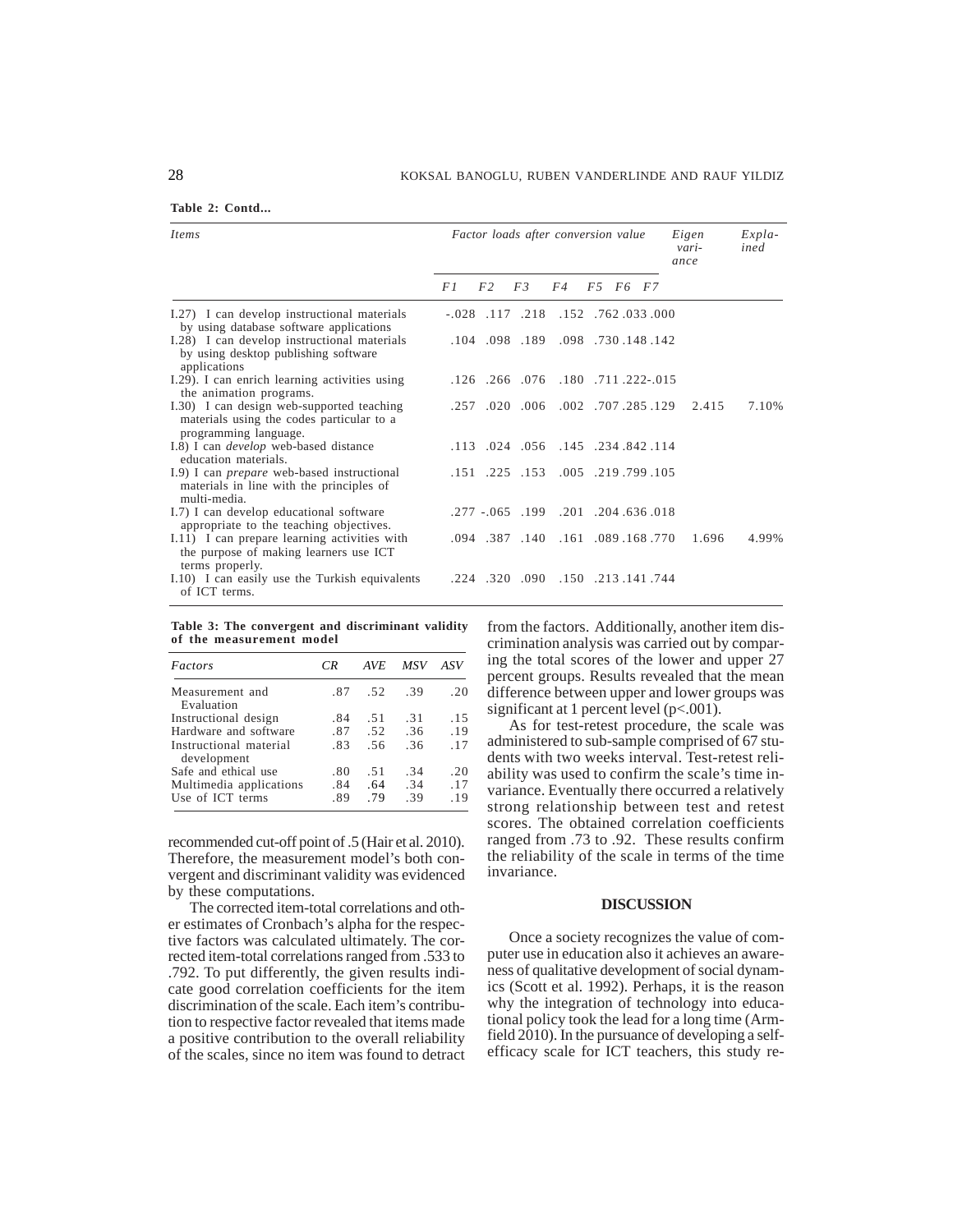

**Fig. 1. Confirmatory factor analysis and standardized estimates**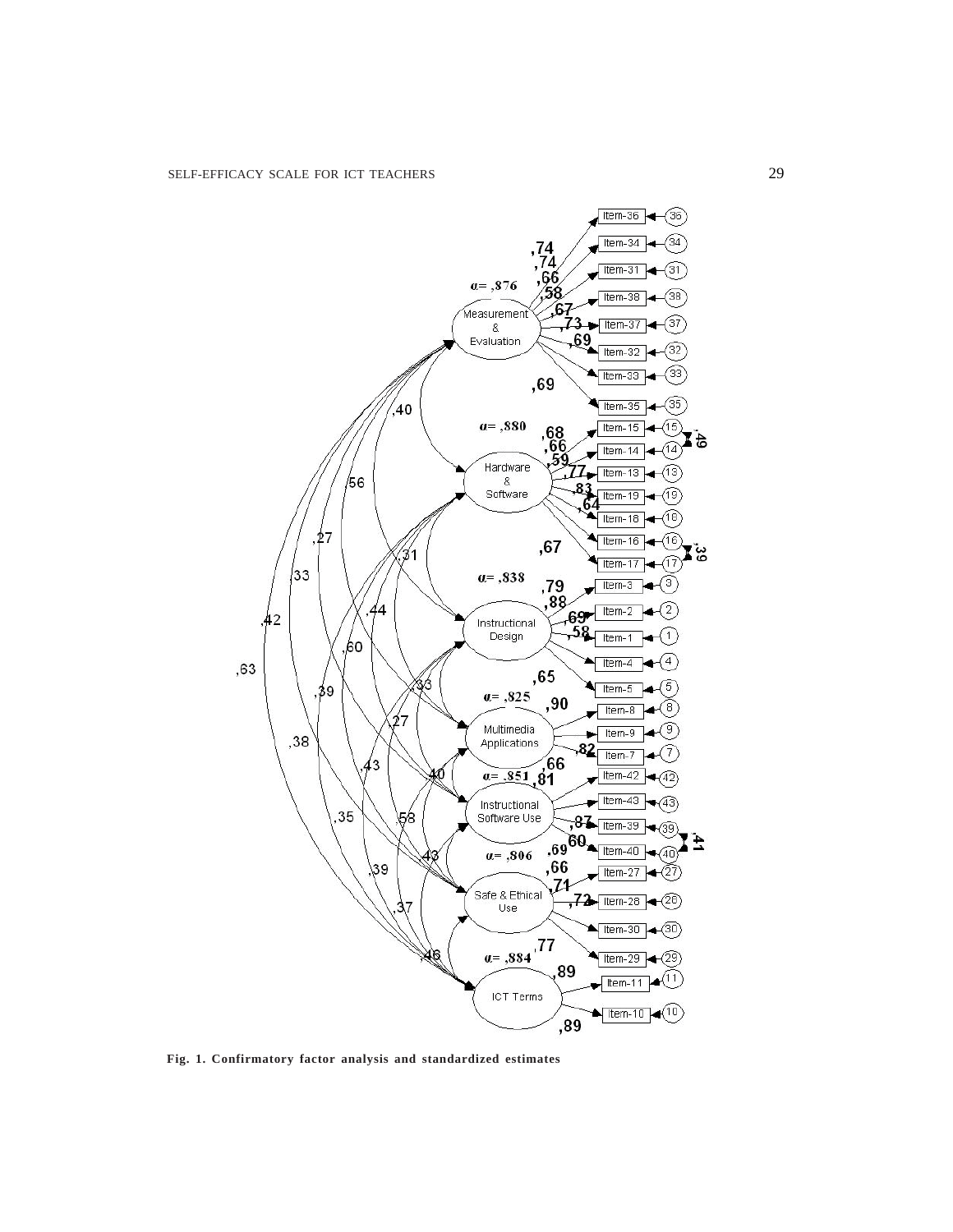vealed that there are many national and institutional frameworks and standards on the subject of their professional competencies. These national frameworks put forth that it is not enough for teachers to be equipped with ICT skills, but also teachers are able to help students to become collaborative, problem solving and creative learners by means of ICT tools (UNESCO 2011). As Ruben and Van Braak (2012) addressed that development of teachers' ICT skills are not only related to school-based ICT policy plans but also it is a part of national policies on ICT curriculum. Indeed, it is a natural consequence of capacity building need of national human resource so that educational policies embark on updating their present teaching workforce according to up to date content, pedagogy and technology (Danner and Pessu 2013). Also the developed scale covered the concerned three features with seven factors such as content knowledge (use of ICT terms, material development), pedagogical proficiency (instructional design, measurement and evaluation) and technology using ability (hardware and software, multi-media applications, safe and ethical use).

On the other hand, it is possible to further discussion that ICT teachers are not only techsavvy educators for children but also they are main initiators of change dynamics by leading other teachers to use beneficially educational technologies (Lai and Pratt 2004). However, the researchers unfortunately realized that Turkish national framework touched technology leadership role of ICT teacher at all. Indeed, UNESCO (2011) cast a leading role for ICT teachers in providing follow-up support to colleagues and in creating a shared-vision in school by ICT tools. In this sense, Turkish framework rather seemed deficient in leaving technology leadership off the main ICT teacher competencies.

Another point worth to discuss, expert opinions reviewing the draft-scale showed that current national ICT framework of Turkey suffers from some official ideological determinations so the researchers were compelled to omit several items from the draft scale. Ashley (1989) reported that similar ideological references were in exist for apartheid education system of South Africa. Also Connelly et al. (1997) pointed out the holistic nature of teacher knowledge to explain why official ideologies are in search of shaping teachers. Surely thing it is rather tragic to discuss ideological determination on education systems through teacher competencies, still it is a case in point for how some archaic parameters remain standing in the Turkish education system.

# **CONCLUSION**

The current study aimed to develop a selfreported efficacy scale for ICT teachers, whose items were created according to official Turkish national ICT teacher competency framework spelled out by Turkish Ministry of Education. Based upon the relevant competency framework, seven-factor structure with 34 items was evidenced by EFA and it explained 65.90 percent of the overall variance with .60 of minimum factor loading. At first phase, Harman's single factor analysis was performed to verify the common method bias (CMB) and single-factor unrotated solution accounted for only 30 percent of the overall variance indicating the absence of the CMB issue. The follow-up CFA evidenced the seven-factor construct with acceptable modeldata fit index with one excluded item. As a conclusion, the present research provided a sound psychometric property for the developed scale.

Moreover, the convergent and discriminant validity analyses supported the absence of CMB through CFA estimates. Besides, the developed measurement model produced robust internal consistency results so that all Cronbach's Alpha coefficients were greater than .80. Over two week period, test-retest correlations evidenced strong time invariance in reliability. At last factors were named on the basis of their common characteristics such as measurement and evaluation, hardware and software, instructional design, multi-media applications, safe and ethical use, instructional material development, and use of ICT terms.

This study adds to the literature in several respects. First, the developed scale can play an important role in prospective performance management system to be issued by TMONE because the scale items completely based upon official national framework of TMONE. Second, the present research show up a shortcoming of the national framework in combining technology leadership competencies with other competencies because this is the only way to promote ICT teachers being leader for all school share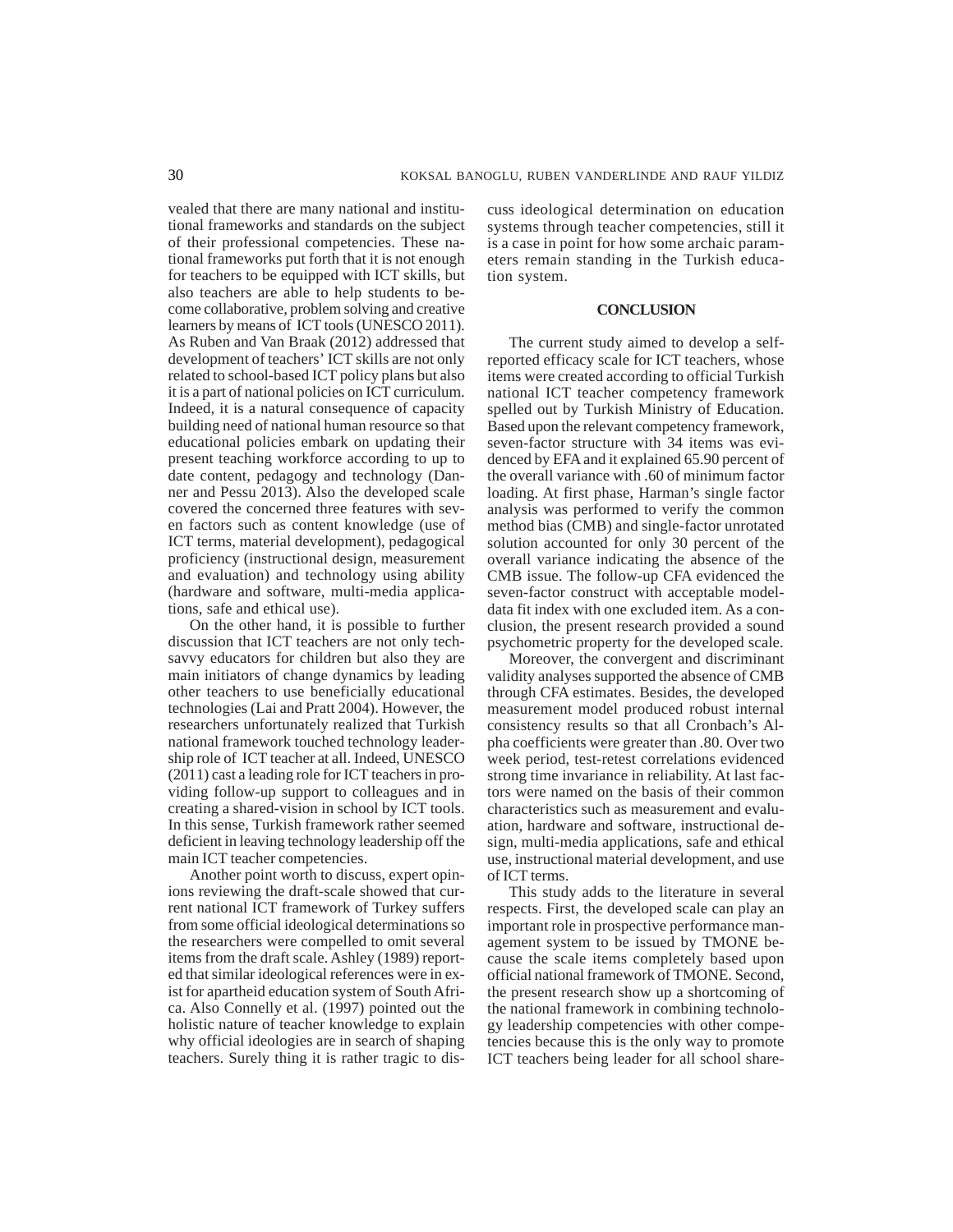holders in generating a shared vision on technology integrated learning.

#### **RECOMMENDATIONS**

Given the overall psychometric properties of PSS4ICT, the researchers suggest this instrument can be used to assess the professional self-efficacy of ICT teachers. Furthermore, we also believe that PSS4ICT will warrants further studies and development on ICT teachers' self-efficacy perceptions. On the other hand, it is also important to bear in mind some limitations of the current study. When assessing professional competencies, there is an inclination for respondents to underrate or overrate themselves. So the scale scores do not add up to the professional competency but self-efficacy perception about this. This preliminary work on the scale was conducted with pre-service ICT teachers and any further research can be carried out with in-service teachers.

#### **REFERENCES**

- Ashley M 1989. *Ideologies and Schooling in South Africa.* Rondebosch: SATA..
- Aesaert K, Vanderlinde R, Tondeur, J, van Braak J 2013. The content of educational technology curricula: A cross-curricular state of the art. *Educational Technology Research and Development,* 61: 131–151.
- Albright JJ, Park HM 2009. *Confirmatory Factor Analysis Using Amos, LISREL, Mplus, SAS/STAT CALIS*. Indiana University, Indiana/USA: Information Technology Service Publishing.
- Armfield SWJ 2010. Planning, designing, implementing and evaluating technology. In: Rosemary Papa (Ed.): *Technology Leadership for School Improve*ment. Thousand Oaks, CA/USA: Sage Publications, pp. 109-128.
- Bandura A 1986. *Social Foundations of Thought and Action: A Social Cognitive Theory*. New Jersey: Prentice-Hall.
- Banoglu K 2011. School principals' technology leadership competency and technology coordinatorship. *Educational Sciences: Theory and Practice*, 11(1): 199-213.
- Brinkerhoff J 2006. Effects of a long-duration, professional development academy on technology skills, computer self-efficacy, and technology integration beliefs and practices. *Journal of Research on Technology in Education*, 39: 24-33.
- Compeau DR, Higgins CA 1995. Computer self-efficacy: Development of a measure and initial test. *MIS Quarterly*, 19: 189-211.
- Connelly FM, Clandinin DJ, He MF 1997. Teachers personal practical knowledge on the professional knowledge landscape. *Teaching and Teacher Education*, 13: 665-674.
- Dagiene V 2003. Focus on the Pedagogical Dimension in ICT Literacy for Teachers. In: A McDougall, JS

Murnane, C Stacey, C Dowling, (Eds.): *Proc. ICT and the Teacher of the Future - Selected Papers from the International Federation for Information Processing Working Groups 3.1 and 3.3 Working Conference,* Melbourne, Australia. CRPIT, 23. ACS. pp. 27-29.

- Danner RB, Pessu COA 2013. A survey of ICT competencies among students in teacher preparation programmes athe the University of Benin, Benin City, Nigeria. *Journal of Information Technology Education*, 12: 33-49.
- Devolder A, Vanderlinde R, van Braak J, Tondeur J 2010. Identifying multiple roles of ICT coordinators. *Computers and Education,* 55: 1651–1655.
- Eurydice.org 2004. Key Data on Information and Communication Technology in Schools in Europe. From <http://eacea.ec.europa.eu/education/eurydice/documents/key\_data\_series/048EN.pdf> (Retrieved November 12, 2009)
- Frazier M, Bailey GD 2004. *The Technology Coordinator's Handbook.* Eugene, OR: International Society for Technology in Education.
- Gillaspy JA 1996. *A Premier on Confirmatory Factor Analysis*. Austin, ED: 395 040.
- Gorsuch, RL 1983. *Factor Analysis*. Hillsdale, NJ: Lawrence Erlbaum
- Hair JFJ, Anderson RE, Tatham R, Black WC 2010. *Multivariate Data Analysis*. New Jersey: Prentice Hall.
- Hulland J 1999. Use of partial least squares in strategic management research: A review of four recent studies. *Strategic Management Journal*, 20: 195-204.
- International Society for Technology in Education [ISTE] 2008. *National Educational Technology Stan*dards for Teachers. 2<sup>nd</sup> Edition. Washington DC.: ISTE.
- Keskinkilic FE 2010. Ilkogretim Bilisim Teknolojileri Oðretmenlerinin Yeterliklerinin Okul Mudurlerinin Goruslerine Gore Degerlendirilmesi [Review of Primary School ICT Teachers' Proficiency in terms of Principals' Views]. Uluslararasi Ogretmen Yetistirme Politikalari ve Sorunlari Sempozyumu Bildiri Kitabi. From <http://www.egitim.hacettepe.edu.tr/belge/ UOYPSS2\_BildiriKitabi.pdf> (Retrieved on 25 August 2010).
- Kline RB 2011. *Principles and Practice of Structural Equation Modeling*. NY: The Guilford Press.
- Lai KW, Pratt K 2004. Information and communication technology (ICT) in secondary schools: The role of the computer coordinator. *British Journal of Educational Technology*, 35(4): 461-475.
- Lesisko LJ 2005. The K-12 technology coordinators. *The Annual Meeting of the Eastern Educational Research*, ED: 490035.
- Tavsancil E 2002. *Tutumlarin Olculmesi ve SPSS ile Veri Analizi*. Ankara: Nobel Yayincilik.
- Turkish Ministry of National Education [MEB] 1993. Milli Egitim Bakanligina Bagli Orgun ve Yaygin Egitim Kurumlarinda Bilgisayar Labaratuarlarinin Kurulmasi ve Isletilmesi ile Bilgisayar ve Bilgisayar Koordinator Oðretmenlerinin Gorevleri Hakkindaki Yonerge [Instruction on Building and Running ICT Classrooms in Formal and Informal Education Organizations Connected with Turkish Ministry of National Education and the Tasks of ICT Coordinators] 2378 Sayili Tebliðler Dergisi. Ankara: Author. From <kahta.meb.gov.tr/ 2378\_Sayili\_Teblig.pdf> (Retrieved on 25 May 2010).